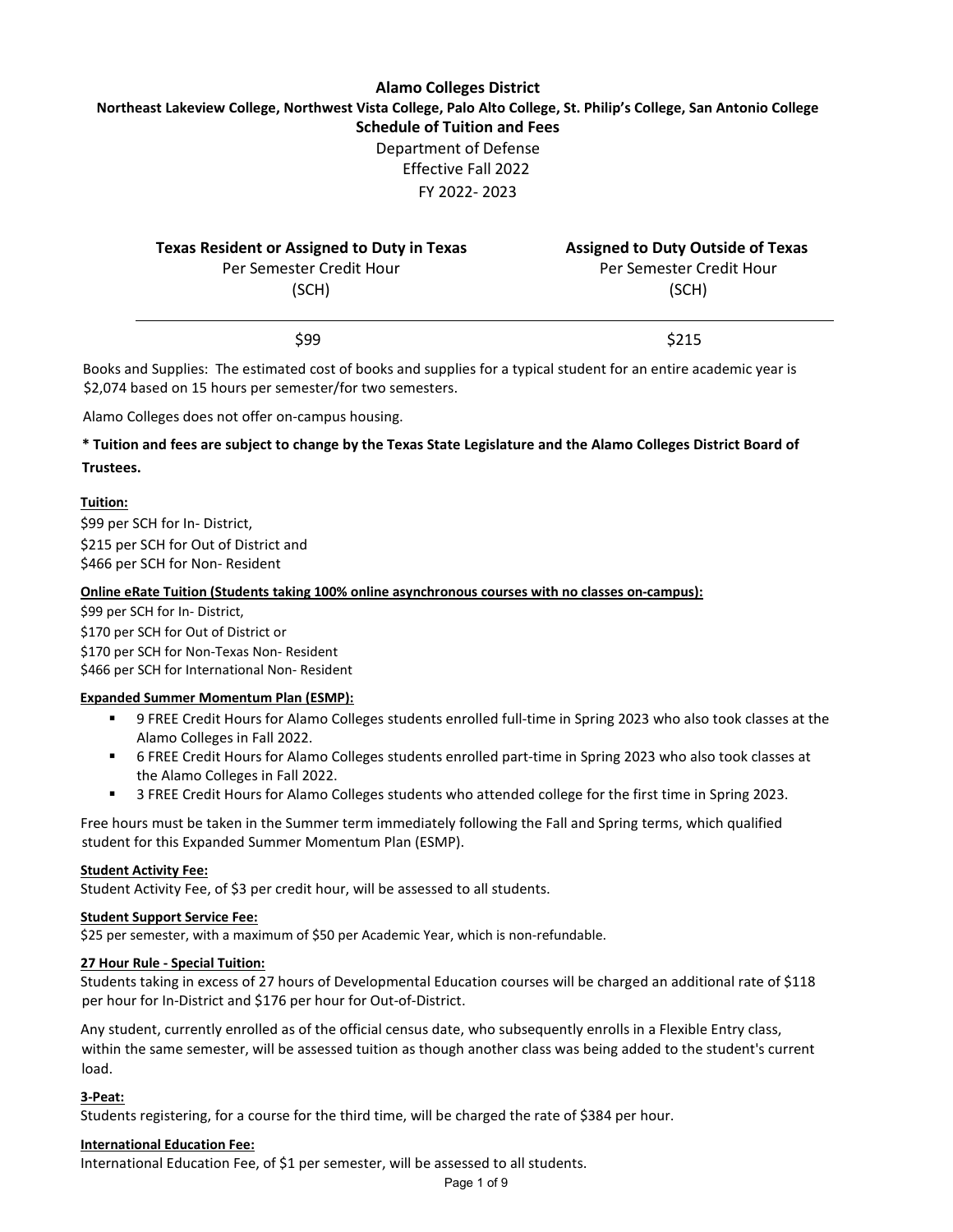# **ALAMO COLLEGES DISTRICT SCHEDULE OF SPECIAL PROGRAM TUITION**

FY 2022- 2023

| College    | Program                                               | Program Tuition Per Semester* |
|------------|-------------------------------------------------------|-------------------------------|
| PAC        | <b>Aviation Technology</b>                            | \$295 to \$36,000             |
| PAC        | <b>Veterinary Technology</b>                          | \$400                         |
| PAC        | Cosmetology                                           | \$300                         |
| PAC        | Oil and Gas                                           | \$300                         |
| <b>NVC</b> | Personal Fitness Training                             | \$400 to \$600                |
| <b>NVC</b> | NVC Digital Video & Cinema Production                 | \$60 to \$240                 |
| <b>NVC</b> | <b>NVC Digital Media</b>                              | \$60 to \$180                 |
| SAC        | <b>Communication Design</b>                           | \$60                          |
| SAC/SPC    | SAC/ SPC Nursing - RN                                 | \$1600                        |
| <b>SPC</b> | SPC Nursing - PN/LVN                                  | \$1600                        |
| <b>SAC</b> | <b>SAC BSN Nursing</b>                                | \$1200                        |
| <b>SAC</b> | <b>SAC Fire Science</b>                               | \$1,100                       |
| <b>SAC</b> | <b>SAC Law Enforcement</b>                            | \$250                         |
| <b>SAC</b> | <b>SAC Mortuary Science</b>                           | \$175                         |
| <b>SPC</b> | Vision Care Technology                                | \$700                         |
| <b>SPC</b> | <b>Automotive Technology</b>                          | \$200                         |
| <b>SPC</b> | <b>Bio-medical Equipment Technology</b>               | \$150                         |
| <b>SPC</b> | <b>Computer Maintenance Technology</b>                | \$100                         |
| <b>SPC</b> | Aircraft Technology                                   | \$250 to \$1,000              |
| <b>SPC</b> | Diesel Technology                                     | \$325 to \$600                |
| <b>SPC</b> | Air Conditioning                                      | \$250                         |
| <b>SPC</b> | Plumbing                                              | \$125                         |
| <b>SPC</b> | <b>Construction Technology</b>                        | \$175                         |
| <b>SPC</b> | Electrical                                            | \$250                         |
| <b>SPC</b> | Welding                                               | \$100 to \$300                |
| <b>SPC</b> | <b>Automotive Collision</b>                           | \$230                         |
| <b>SPC</b> | Manufacturing Engineering Technology                  | \$300                         |
| <b>SWC</b> | Advanced Manufacturing Technology (AMT)               | \$400                         |
| <b>SPC</b> | <b>Health Information Technology</b>                  | \$500                         |
| <b>SPC</b> | Histology                                             | \$700                         |
| <b>SPC</b> | Medical Laboratory Technician/ Phlebotomy             | \$700                         |
| <b>SPC</b> | <b>Occupational Therapy Assistant</b>                 | \$700                         |
| <b>SPC</b> | <b>Physical Therapist Assistant</b>                   | \$700                         |
| <b>SPC</b> | Radiography                                           | \$250-\$700                   |
| <b>SPC</b> | <b>Respiratory Care</b>                               | \$700                         |
| <b>SPC</b> | <b>Surgical Technology</b>                            | \$700                         |
| <b>SPC</b> | Sonography                                            | \$700                         |
| <b>SPC</b> | Invasive Cardio Vascular                              | \$700                         |
| <b>SPC</b> | Culinary Arts / Baking and Pastry                     | \$200                         |
| All        | Music - Two-semester credit hour Private Music Lesson | \$150                         |
| All        | Music - One-semester credit hour Private Music Lesson | \$95                          |

Special program tuition is estimated based on a normal progression by a full-time student. This tuition can vary based on the chosen course schedule and length of program. The special program tuition is usually assessed courses that are required in the program or capstone course. At the completion of the program, each student will pay the same amount regardless of when required courses are taken.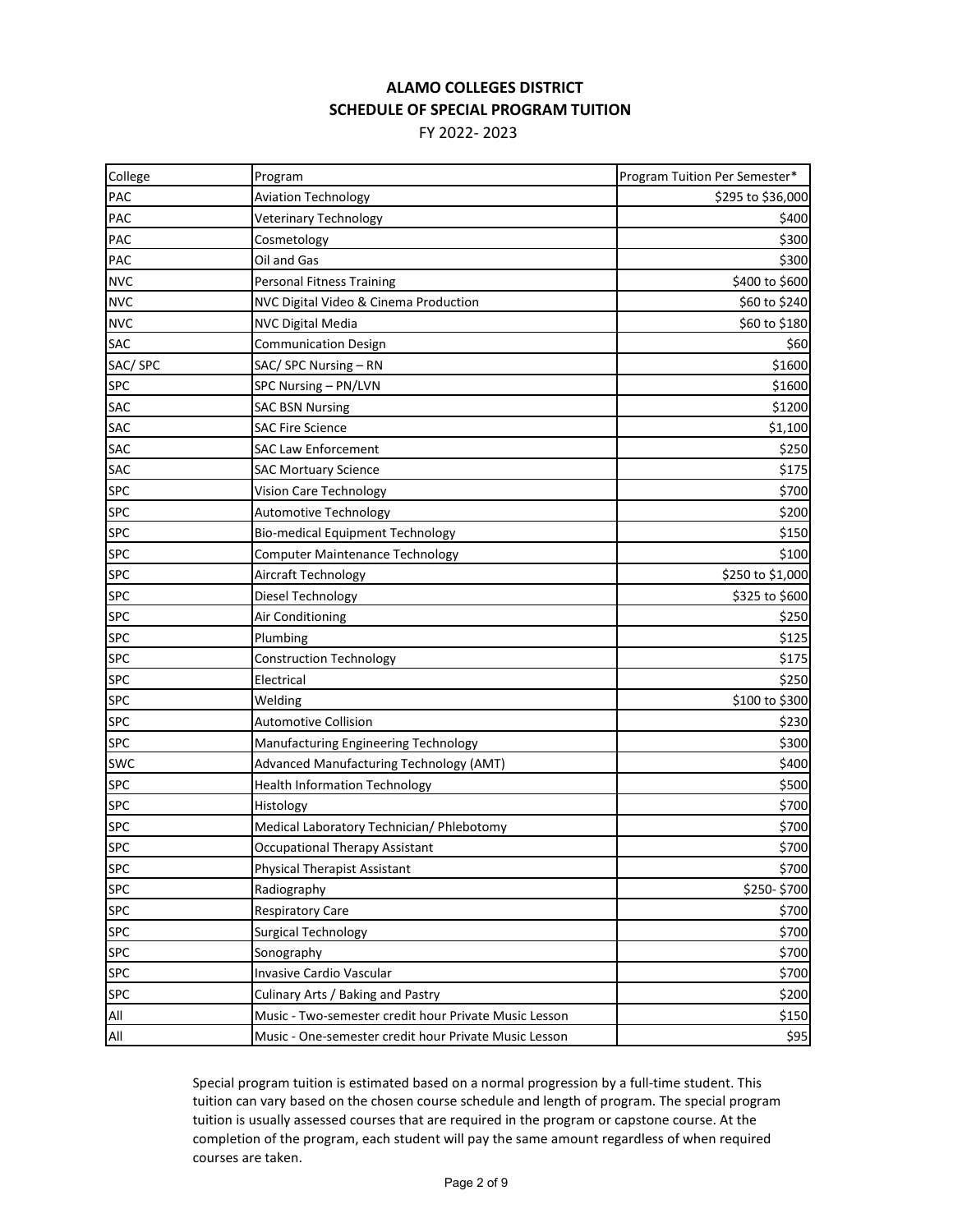# **St. Philips College Special Program Tuition by Course Fall 2022**

|                                       |                |                      |                                       | *Program tuition per |
|---------------------------------------|----------------|----------------------|---------------------------------------|----------------------|
| Program                               | <b>Subject</b> | <b>Course Number</b> | <b>Course Title</b>                   | semester, by course  |
| SPC Advanced Manufacturing Technology | <b>CETT</b>    | 1409                 | <b>DC-AC Circuits</b>                 | \$133                |
|                                       | <b>ELMT</b>    | 1305                 | <b>Basic Fluid Power</b>              | \$133                |
|                                       | <b>INMT</b>    | 2303                 | Pumps, Compressors & Mech Drives      | \$133                |
|                                       | <b>INTC</b>    | 2433                 | Instrument Sys Install                | \$100                |
|                                       | <b>RBTC</b>    | 1301                 | Programmable Logic Controllers        | \$100                |
|                                       | <b>RBTC</b>    | 1305                 | <b>Robotic Fundamentals</b>           | \$100                |
| <b>SPC Air Conditioning</b>           | <b>HART</b>    | 1441                 | <b>Residential Air Conditioning</b>   | \$50                 |
|                                       | <b>HART</b>    | 1445                 | Gas and Electric Heating              | \$50                 |
| <b>SPC Aircraft Technology</b>        | AERM           | 1205                 | Weight and Balance                    | \$100                |
|                                       | AERM           | 1208                 | <b>Federal Aviation Regulations</b>   | \$50                 |
|                                       | AERM           | 1241                 | Wood, Fabric, and Finishes            | \$100                |
|                                       | <b>AERM</b>    | 1243                 | Instrument & Navigation/Comm          | \$50                 |
|                                       | AERM           | 1254                 | <b>Aircraft Composites</b>            | \$100                |
|                                       | AERM           | 1303                 | <b>Shop Practices</b>                 | \$100                |
|                                       | <b>AERM</b>    | 1310                 | <b>Ground Operations</b>              | \$100                |
|                                       | AERM           | 1315                 | <b>Aviation Science</b>               | \$50                 |
|                                       | AERM           | 1345                 | Airframe Electrical Systems           | \$100                |
|                                       | AERM           | 1347                 | <b>Aircraft Auxiliary Systems</b>     | \$100                |
|                                       | AERM           | 1350                 | Landing Gear Systems                  | \$100                |
|                                       | AERM           | 1414                 | <b>Basic Electricity</b>              | \$100                |
|                                       | AERM           | 1444                 | <b>Aircraft Reciprocating Engines</b> | \$100                |
|                                       | AERM           | 1449                 | Hydraulic/Pneumatic/Fuel Sys          | \$50                 |
|                                       | AERM           | 1456                 | <b>Powerplant Electrical</b>          | \$100                |
|                                       | AERM           | 2231                 | Airframe Inspection                   | \$100                |
|                                       | AERM           | 2233                 | Assembly and Rigging                  | \$100                |
|                                       | AERM           | 2352                 | Aircraft Powerplant Inspection        | \$100                |
| <b>SPC Auto Collision</b>             | <b>ABDR</b>    | 1307                 | Auto Body Welding                     | \$50                 |
|                                       | ABDR           | 1419                 | <b>Basic Metal Repair</b>             | \$50                 |
|                                       | <b>ABDR</b>    | 1431                 | <b>Basic Refinishing</b>              | \$50                 |
|                                       | <b>ABDR</b>    | 2347                 | Advance Collision Repair Weld         | \$50                 |
|                                       | <b>ABDR</b>    | 2347                 | Advanced Auto Body Welding            | \$50                 |
|                                       | ABDR           | 2355                 | <b>Collision Repair Estimating</b>    | \$50                 |
|                                       | ABDR           | 2437                 | Struc Analysis & Damage Rep V         | \$65                 |
|                                       | <b>ABDR</b>    | 2441                 | Major Collision Rep & Panel Re        | \$65                 |
|                                       | <b>ABDR</b>    | 2449                 | <b>Advanced Refinishing</b>           | \$60                 |
|                                       | ABDR           | 2453                 | Color Analysis & Paint Match          | \$50                 |
| SPC Automotive Technology             | <b>AUMT</b>    | 1201                 | Intro to Auto STEP Program            | \$50                 |
|                                       | <b>AUMT</b>    | 1305                 | Intro Automotive Technology           | \$50                 |
|                                       | <b>AUMT</b>    | 1307                 | <b>Electrical Systems</b>             | \$50                 |
|                                       | <b>AUMT</b>    | 1316                 | <b>Suspension and Steering</b>        | \$50                 |
|                                       | <b>AUMT</b>    | 1407                 | <b>Automotive Electrical Systems</b>  | \$50                 |
|                                       | <b>AUMT</b>    | 1410                 | <b>Automotive Brakes</b>              | \$50                 |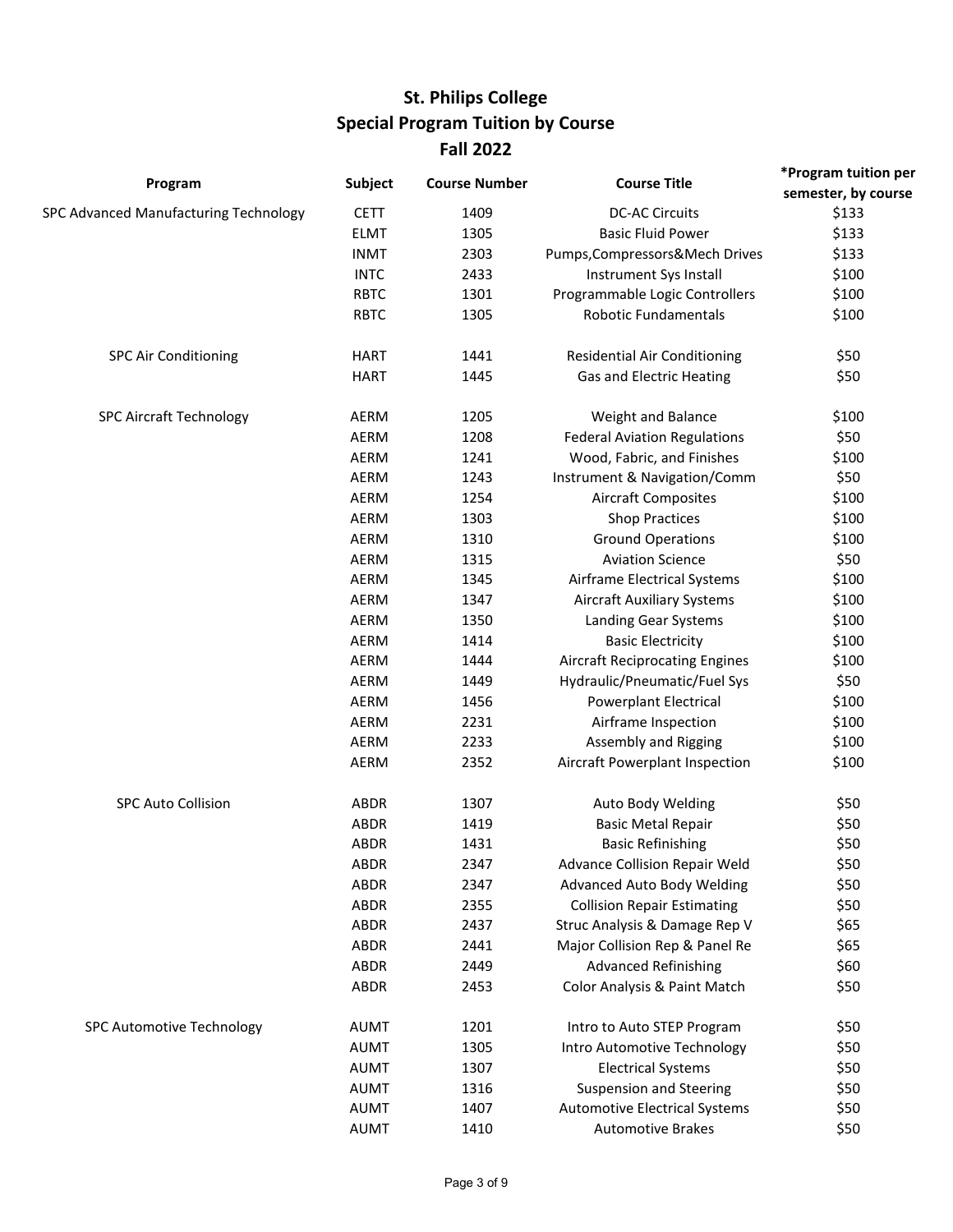|                                    | <b>AUMT</b> | 1416 | Auto Suspension and Steering          | \$50  |
|------------------------------------|-------------|------|---------------------------------------|-------|
|                                    | <b>AUMT</b> | 1419 | <b>Engine Repair</b>                  | \$50  |
|                                    | <b>AUMT</b> | 1445 | Auto Climate Control Systems          | \$50  |
|                                    | <b>AUMT</b> | 2317 | Engine Performance Analysis I         | \$50  |
|                                    | <b>AUMT</b> | 2321 | Automotive Elec Lighting & Acc        | \$50  |
|                                    | <b>AUMT</b> | 2328 | <b>Automotive Service</b>             | \$50  |
|                                    | <b>AUMT</b> | 2334 | Engine Performance Analysis II        | \$50  |
|                                    | <b>AUMT</b> | 2337 | <b>Automotive Electronics</b>         | \$50  |
|                                    | <b>AUMT</b> | 2413 | Auto Drive Train and Axle             | \$50  |
|                                    | <b>AUMT</b> | 2417 | Auto Performance I                    | \$50  |
|                                    | <b>AUMT</b> | 2421 | Auto Elec Diagnosis and Repair        | \$50  |
|                                    | <b>AUMT</b> | 2425 | <b>Automotive Trans and Transaxle</b> | \$50  |
|                                    | <b>AUMT</b> | 2434 | Engine Performance Analysis II        | \$50  |
| SPC Biomedical/Computer Technology | <b>BIOM</b> | 1309 | Applied Biomed Equipment Tech         | \$150 |
|                                    | <b>BIOM</b> | 2337 | <b>Respiratory Equipment Maint</b>    | \$150 |
| <b>SPC Cardiac</b>                 | <b>DSAE</b> | 1203 | Intro to Echo Techniques              | \$350 |
|                                    | <b>DSAE</b> | 2303 | Cardiovascular Concepts               | \$350 |
| SPC CardioVascular                 | <b>CVTT</b> | 1201 | Intro Cardiovascular Tech             | \$350 |
|                                    | <b>CVTT</b> | 1304 | Cardio Anat & Physiology              | \$350 |
|                                    | <b>CVTT</b> | 2350 | <b>Cardio Professional Transition</b> | \$700 |
| <b>SPC Computer Technology</b>     | <b>CETT</b> | 1409 | 3                                     | \$25  |
|                                    | <b>CETT</b> | 1409 | <b>DC-AC Circuits</b>                 | \$25  |
|                                    | <b>CETT</b> | 1429 | Solid State Devices                   | \$25  |
| <b>SPC Construction Technology</b> | <b>CNBT</b> | 1400 | Residential/Light Comm BP Read        | \$50  |
|                                    | <b>CNBT</b> | 1416 | <b>Construction Technology I</b>      | \$25  |
|                                    | <b>CNBT</b> | 1450 | <b>Construction Technology II</b>     | \$25  |
|                                    | <b>CNBT</b> | 1453 | <b>Construction Technology III</b>    | \$50  |
|                                    | <b>CNBT</b> | 2439 | <b>Construction Technology IV</b>     | \$50  |
| <b>SPC Culinary Arts</b>           | <b>CHEF</b> | 1300 | Prof Cooking/Dining Room Svc          | \$75  |
|                                    | <b>CHEF</b> | 1301 | <b>Basic Food Preparation</b>         | \$75  |
|                                    | <b>CHEF</b> | 1310 | Garde Manger                          | \$75  |
|                                    | <b>CHEF</b> | 1345 | <b>International Cuisine</b>          | \$75  |
|                                    | <b>PSTR</b> | 1206 | Cake Decorating I                     | \$75  |
|                                    | <b>PSTR</b> | 1301 | <b>Fundamentals of Baking</b>         | \$75  |
|                                    | <b>PSTR</b> | 1305 | <b>Breads and Rolls</b>               | \$75  |
|                                    | <b>PSTR</b> | 1310 | Pies, Tarts, Teacakes & more          | \$75  |
|                                    | <b>PSTR</b> | 1312 | Laminated Dough & Pate a Choux        | \$75  |
|                                    | <b>PSTR</b> | 2331 | <b>Advanced Pastry Shop</b>           | \$75  |
|                                    | <b>RSTO</b> | 2405 | Mgmt Food Production/Service          | \$75  |
| <b>SPC Diesel Technology</b>       | <b>DEMR</b> | 1329 | <b>Preventive Maintenance</b>         | \$125 |
|                                    | <b>DEMR</b> | 1330 | <b>Steering and Suspension</b>        | \$125 |
|                                    | <b>DEMR</b> | 1401 | Shop Safety and Procedures            | \$75  |
|                                    | <b>DEMR</b> | 1405 | <b>Basic Electrical Systems</b>       | \$125 |
|                                    | <b>DEMR</b> | 1406 | Diesel Engine                         | \$125 |
|                                    | <b>DEMR</b> | 1416 | <b>Basic Hydraulics</b>               | \$125 |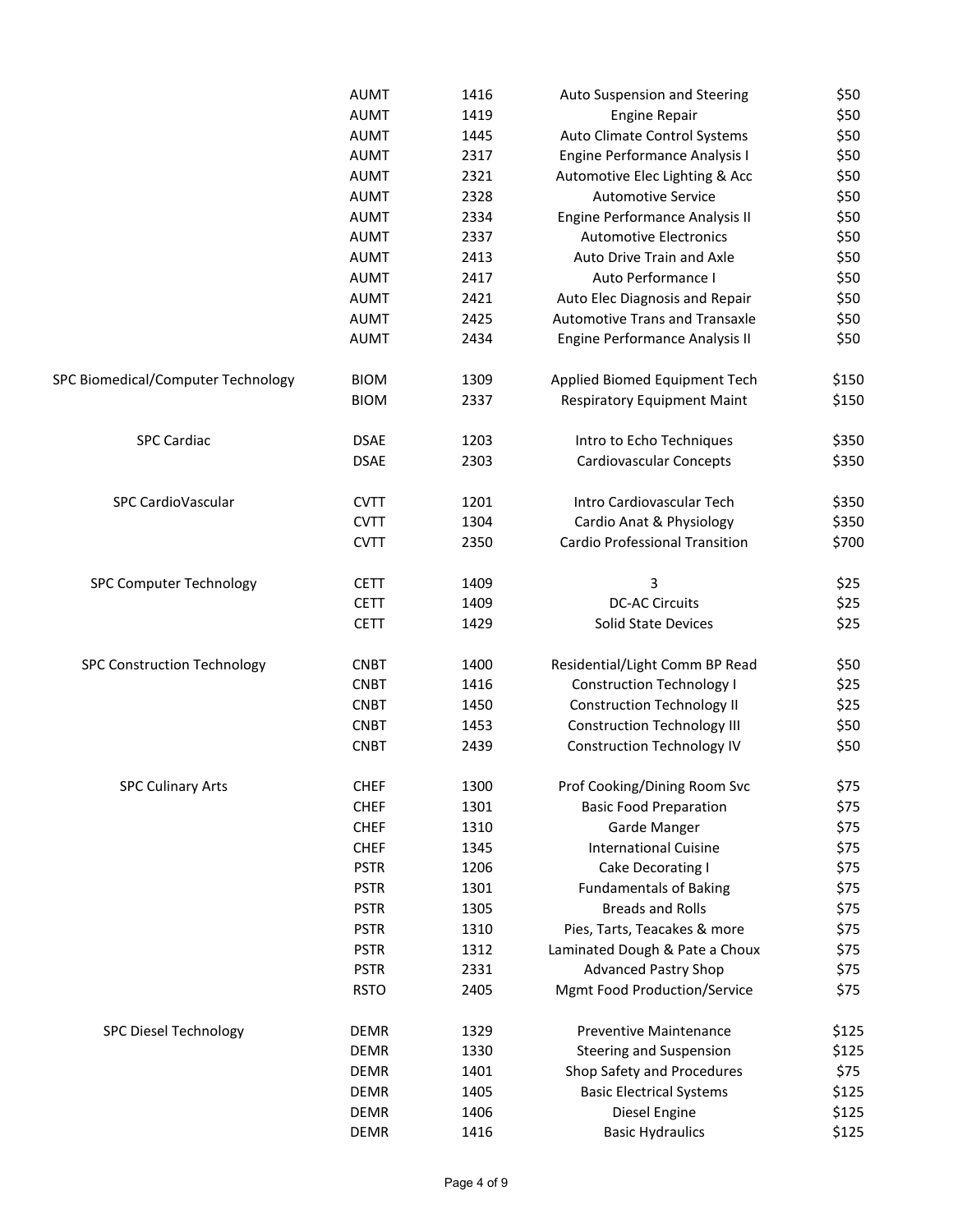|                           | <b>DEMR</b> | 1417 | <b>Basic Brake Systems</b>            | \$125 |
|---------------------------|-------------|------|---------------------------------------|-------|
|                           | <b>DEMR</b> | 1421 | <b>Power Train</b>                    | \$125 |
|                           | <b>DEMR</b> | 1423 | Heating, Ventilation, and A/C         | \$125 |
|                           | <b>DEMR</b> | 2432 | <b>Electronic Controls</b>            | \$150 |
|                           | <b>DEMR</b> | 2434 | Adv Diesel Tune-up/Troublesht         | \$150 |
|                           | <b>DEMR</b> | 2435 | <b>Advanced Hydraulics</b>            | \$125 |
|                           | <b>DEMR</b> | 2439 | <b>Advanced Electrical Systems</b>    | \$125 |
| <b>SPC Electrical</b>     | <b>ELPT</b> | 1429 | <b>Residential Wiring</b>             | \$50  |
|                           | <b>ELPT</b> | 1441 | Motor Control                         | \$50  |
|                           | <b>ELPT</b> | 1445 | <b>Commercial Wiring</b>              | \$50  |
|                           | <b>ELPT</b> | 2365 | <b>Practicum Electrical Trades</b>    | \$50  |
|                           | <b>ELPT</b> | 2419 | Program Logic Controllers I           | \$50  |
|                           | <b>ELPT</b> | 2423 | Transformers                          | \$50  |
| SPC Health IT             | <b>HITT</b> | 1301 | Health Data Content/Structure         | \$250 |
|                           | <b>HITT</b> | 2343 | Quality Assess/Perform Improve        | \$250 |
|                           | <b>HITT</b> | 2346 | <b>Advanced Medical Coding</b>        | \$250 |
|                           | <b>HPRS</b> | 2301 | Pathophysiology                       | \$250 |
| <b>SPC Histology</b>      | <b>HLAB</b> | 1301 | Intro to Histotechnology              | \$350 |
|                           | <b>HLAB</b> | 1305 | <b>Functional Histology I</b>         | \$350 |
|                           | <b>HLAB</b> | 2341 | <b>Registry Review</b>                | \$700 |
| <b>SPC Manufacturing</b>  | <b>MCHN</b> | 1302 | Print Reading Machining Trade         | \$50  |
|                           | <b>MCHN</b> | 1302 | <b>Print Reading Machining Trades</b> | \$50  |
|                           | <b>MCHN</b> | 1320 | Precision Tools & Measurement         | \$50  |
|                           | <b>MCHN</b> | 1352 | Intermediate Machining I              | \$100 |
|                           | <b>MCHN</b> | 1426 | Introduction To CAM                   | \$100 |
|                           | <b>MCHN</b> | 1438 | <b>Basic Machine Shop I</b>           | \$100 |
|                           | <b>MCHN</b> | 2303 | <b>Fundamentals of CNC Machines</b>   | \$100 |
|                           | <b>MCHN</b> | 2431 | <b>Operation of CNC Turning Cntrs</b> | \$100 |
|                           | <b>MCHN</b> | 2434 | <b>Operation CNC Machining Cntrs</b>  | \$100 |
|                           | <b>MCHN</b> | 2435 | <b>Advanced CNC Machining</b>         | \$100 |
|                           | QCTC        | 1243 | <b>Quality Assurance</b>              | \$50  |
| SPC Med Lab Tech          | <b>MLAB</b> | 1201 | Intro To Clinical Lab Science         | \$350 |
|                           | <b>MLAB</b> | 1235 | Immunology/Serology                   | \$350 |
|                           | <b>MLAB</b> | 1311 | Urinalysis and Body Fluids            | \$350 |
|                           | <b>MLAB</b> | 2401 | <b>Clinical Chemistry</b>             | \$350 |
|                           | <b>PLAB</b> | 1263 | Clinical - Phlebotomy                 | \$350 |
|                           | <b>PLAB</b> | 2470 | Seminar in Phlebotomy                 | \$350 |
| <b>SPC Nursing LVN/PN</b> | <b>VNSG</b> | 1227 | <b>Essentials of Med Admin</b>        | \$800 |
|                           | <b>VNSG</b> | 1227 | <b>Essentials of Medication Admin</b> | \$800 |
|                           | VNSG        | 1330 | Maternal-Neonatal Nursing             | \$800 |
|                           | VNSG        | 1334 | Pediatrics                            | \$800 |
|                           | VNSG        | 1423 | <b>Basic Nursing Skills</b>           | \$800 |
| <b>SPC Nursing RN</b>     | <b>RNSG</b> | 1128 | Intro Health Care Concepts            | \$800 |
|                           | <b>RNSG</b> | 1216 | <b>Prof Nursg Competencies</b>        | \$800 |
|                           | RNSG        | 2138 | Prof Nrsg Conc IV                     | \$800 |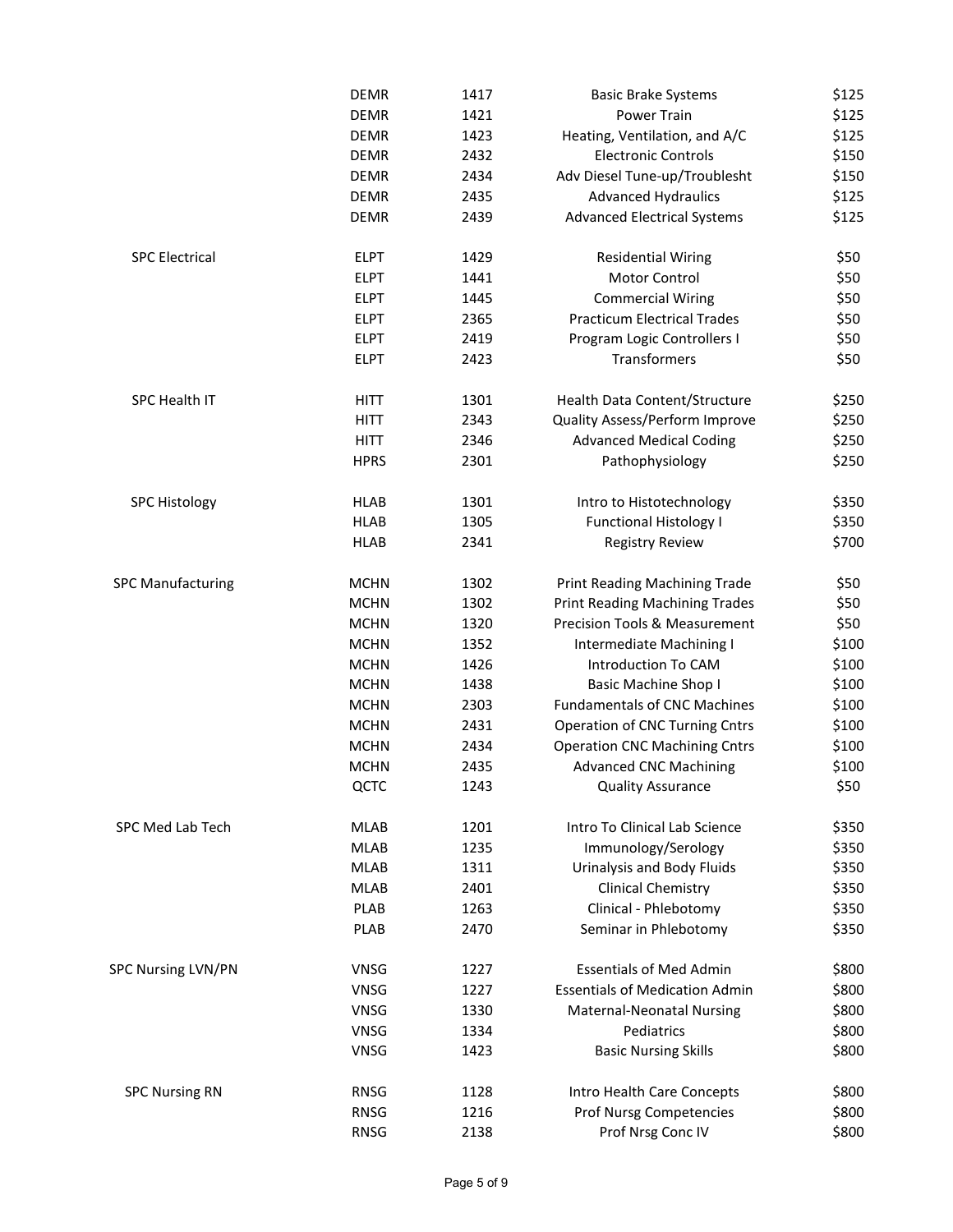|                                   | <b>RNSG</b>                | 2539         | Health Care Conc IV                                               | \$800          |
|-----------------------------------|----------------------------|--------------|-------------------------------------------------------------------|----------------|
| SPC Occupational Therapy Assistan | <b>OTHA</b>                | 1305         | Principles of Occup. Therapy                                      | \$350          |
|                                   | <b>OTHA</b>                | 1409         | Human Structure/Function in OT                                    | \$350          |
|                                   | <b>OTHA</b>                | 2209         | Mental Health in OT                                               | \$350          |
|                                   | <b>OTHA</b>                | 2335         | Health Care Management In Occu                                    | \$350          |
| SPC Physical Therapist Assistant  | <b>PTHA</b>                | 1301         | Profession of Physical Therapy                                    | \$350          |
|                                   | PTHA                       | 1321         | Pathophysiology for the PTA                                       | \$350          |
|                                   | <b>PTHA</b>                | 2431         | <b>Mgmt Neurological Disorders</b>                                | \$350          |
|                                   | PTHA                       | 2435         | <b>Rehabilitation Techniques</b>                                  | \$350          |
| <b>SPC Plumbing</b>               | <b>PFPB</b>                | 1413         | Intro to the Plumbing Trade                                       | \$50           |
|                                   | PFPB                       | 2409         | <b>Residential Construction Plumb</b>                             | \$50           |
| <b>SPC Private Music</b>          | <b>MUAP</b>                | 1229         | Clarinet                                                          | \$150          |
|                                   | <b>MUAP</b>                | 1257         | Percussion                                                        | \$150          |
|                                   | <b>MUAP</b>                | 1269         | Piano                                                             | \$150          |
|                                   | <b>MUAP</b>                | 1270         | Piano                                                             | \$150          |
|                                   | <b>MUAP</b>                | 1281         | Voice                                                             | \$150          |
|                                   | <b>MUAP</b>                | 2261         | Guitar                                                            | \$150          |
|                                   | <b>MUAP</b>                | 2269         | Piano                                                             | \$150          |
|                                   | <b>MUAP</b>                | 2270         | Piano                                                             | \$150          |
|                                   | <b>MUAP</b>                | 2281         | Voice                                                             | \$150          |
| <b>SPC Radiography</b>            | <b>CTMT</b>                | 2332         | Princ of Computed Tomography                                      | \$250          |
|                                   | <b>RADR</b>                | 1309         | Intro to Rad and Patient Care                                     | \$350          |
|                                   | <b>RADR</b>                | 1311         | <b>Basic Radiographic Procedures</b>                              | \$350          |
|                                   | <b>RADR</b><br><b>RADR</b> | 2209<br>2331 | Radiographic Imaging Equipment<br>RADR 2331-Advanced Proc         | \$350<br>\$350 |
|                                   |                            |              |                                                                   |                |
| <b>SPC Respiratory</b>            | <b>RSPT</b>                | 1310         | <b>Respiratory Care Procedures I</b>                              | \$350          |
|                                   | <b>RSPT</b>                | 2314         | <b>Mechanical Ventilation</b>                                     | \$350          |
|                                   | <b>RSPT</b><br><b>RSPT</b> | 2317<br>2353 | <b>Respiratory Care Pharm</b><br>Neonatal/Pedi Cardiopulmonary    | \$350<br>\$350 |
|                                   |                            |              |                                                                   |                |
| SPC Sonography                    | <b>DMSO</b><br><b>DMSO</b> | 1201<br>1441 | <b>Techniques Medical Sonography</b><br>Abdominopelvic Sonography | \$350          |
|                                   | <b>DMSO</b>                | 2351         | Doppler Physics                                                   | \$350<br>\$350 |
|                                   | <b>DMSO</b>                | 2353         | Sono Superficial Structures                                       | \$350          |
| <b>SPC Surgical Tech</b>          | SRGT                       | 1505         | Intro Surgical Technology                                         | \$350          |
|                                   | <b>SRGT</b>                | 1509         | <b>Fund Perioperative Cncpts Tech</b>                             | \$350          |
| <b>SPC Vision Care</b>            | <b>OPTS</b>                | 1311         | The Visual System                                                 | \$350          |
|                                   | <b>OPTS</b>                | 2335         | <b>Advanced Contact Lenses</b>                                    | \$350          |
|                                   | <b>OPTS</b>                | 2350         | <b>Ophtalmic Surgical Techniques</b>                              | \$350          |
|                                   | <b>OPTS</b>                | 2441         | <b>Opthalmic Techniques</b>                                       | \$350          |
| <b>SPC Welding</b>                | WLDG                       | 1313         | Intro Blueprint Read For Weld                                     | \$100          |
|                                   | <b>WLDG</b>                | 1317         | Intro Layout & Fabrication                                        | \$100          |
|                                   | <b>WLDG</b>                | 1425         | Intro Oxy-Fuel Wldg & Cutting                                     | \$100          |
|                                   |                            |              |                                                                   |                |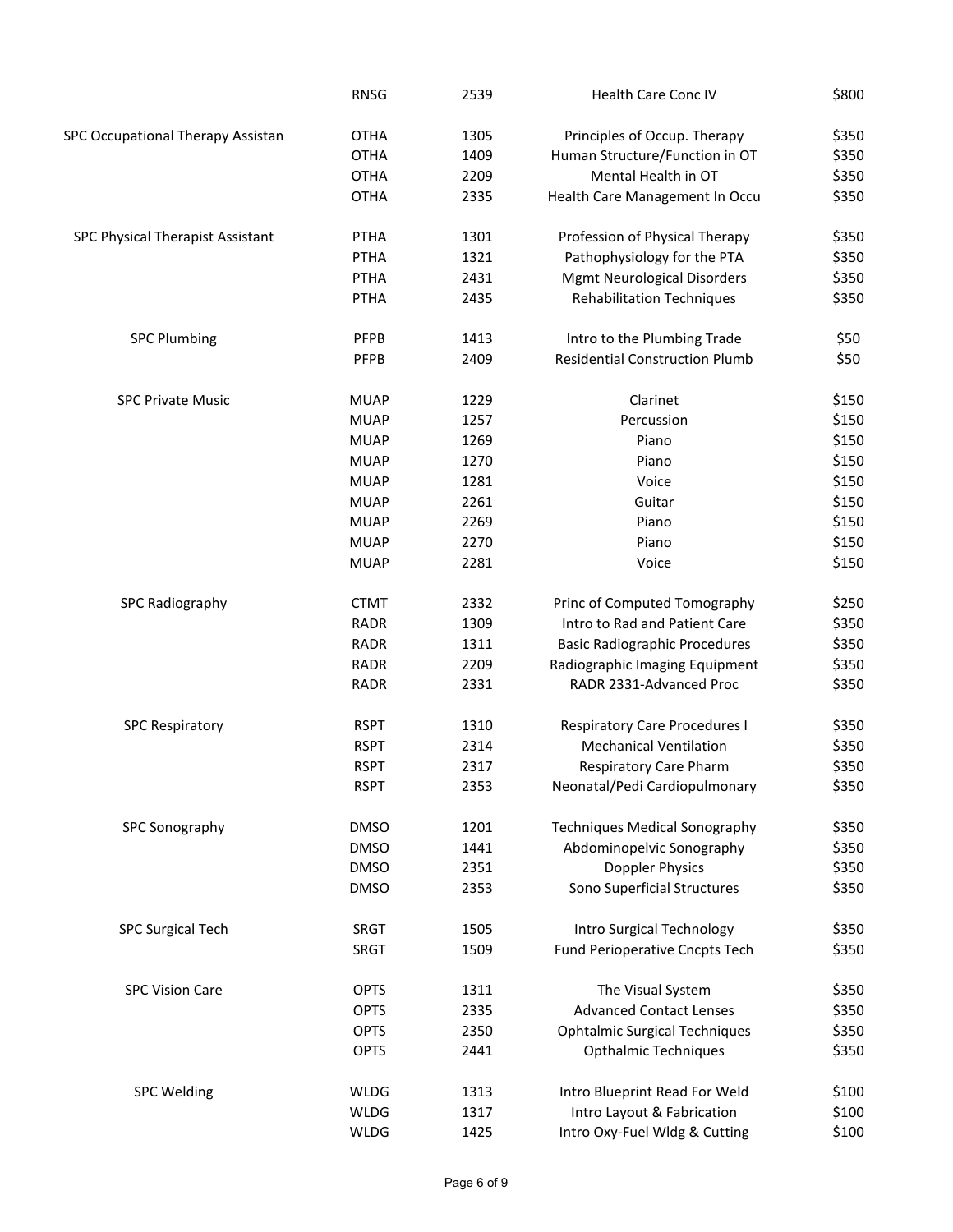| WLDG        | 1428 | Intro Shielded Arc Welding    | \$100 |
|-------------|------|-------------------------------|-------|
| <b>WLDG</b> | 1430 | Intro Gas Metal Arc Welding   | \$100 |
| WLDG        | 1434 | Intro Gas Tungsten Arc Weld   | \$100 |
| <b>WLDG</b> | 2435 | Advanced Layout & Fabrication | \$100 |
| WLDG        | 2443 | Adv SMAW Welding              | \$100 |
| <b>WLDG</b> | 2451 | Adv Gas Tungsten Arc Welding  | \$100 |
| WLDG        | 2452 | Adv lux Cored Arc Welding     | \$100 |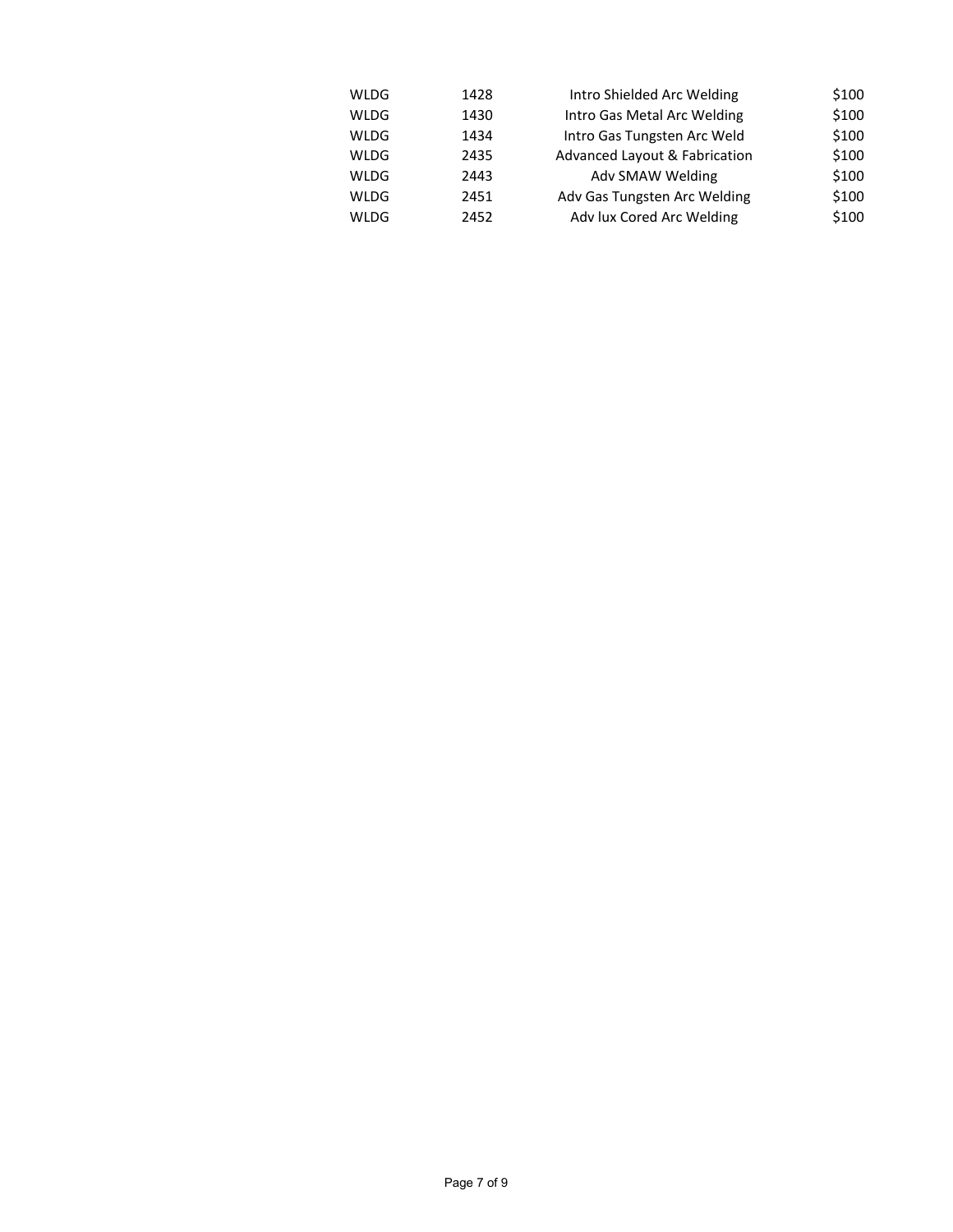# **ALAMO COLLEGES DISTRICT SCHEDULE OF REFUNDABLE, CONTINUING EDUCATION TUITION AND FEES FY 2022- 2023**

Auditing Fee \$65 Instructional Materials

\$42 to \$150 per class

# **Continuing Education:**

Tuition

| Reimbursable Courses           | \$2.90 - \$28/ Instrl. Hr. |
|--------------------------------|----------------------------|
| Non-Reimbursable Course        | Market Based               |
| <b>Apprenticeship Training</b> | \$2.80/ Instrl. Hr.        |
| <b>Contract Courses</b>        | Market Based               |

Special fees may be charged depending on the course. All continuing education courses should fully recover direct and indirect costs.

Continuing education classes, which have been advertised or related to existing contracts and grants may not reflect an increase until a future quarter or the expiration of the contract or grant.

**Community Service Program:**  $$1.50 - $3.50/$  Instrl. hr.